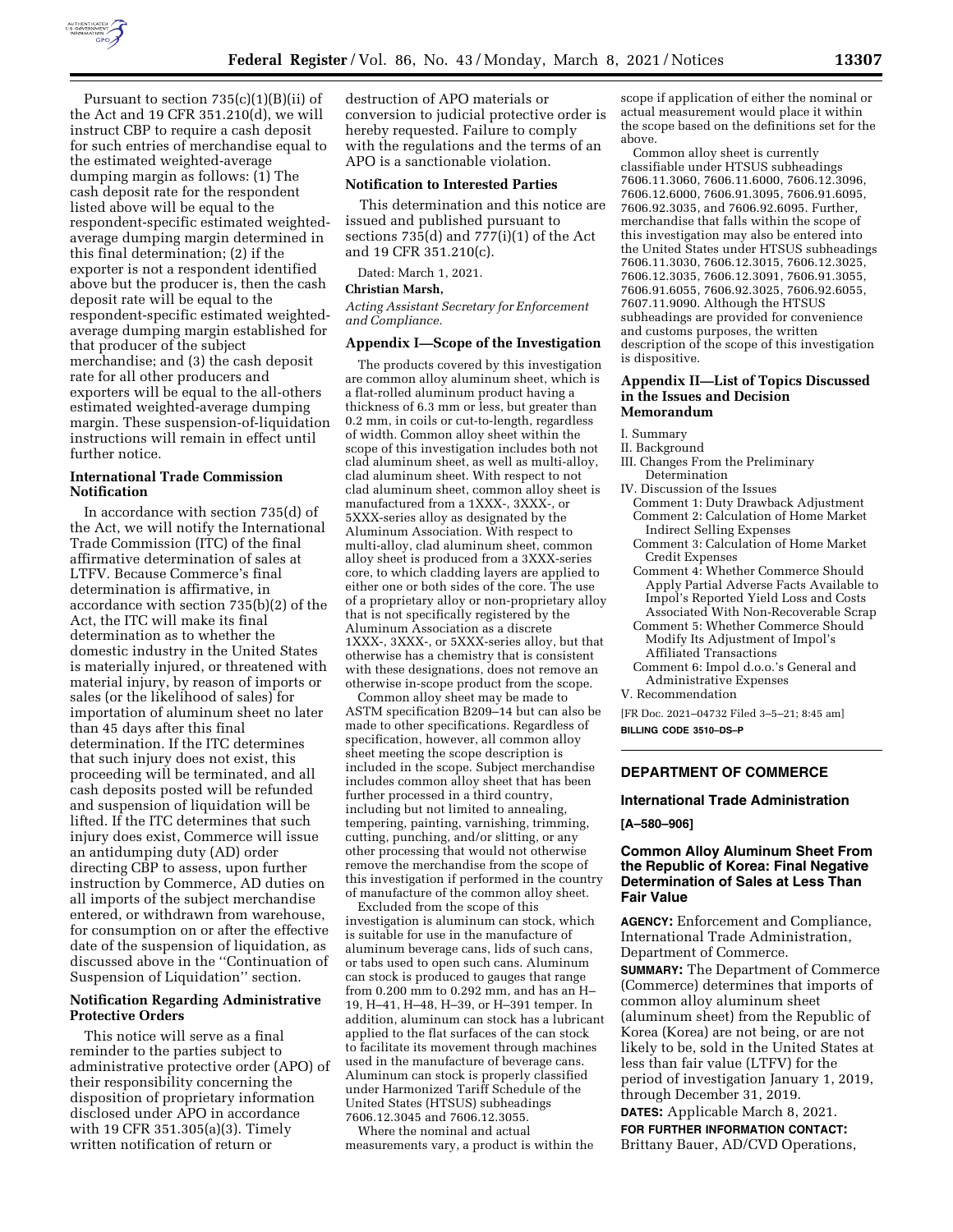Office V, Enforcement and Compliance, International Trade Administration, U.S. Department of Commerce, 1401 Constitution Avenue NW, Washington, DC 20230; telephone: (202) 482–3860. **SUPPLEMENTARY INFORMATION:** 

## **Background**

On October 15, 2020, Commerce published in the **Federal Register** its preliminary affirmative determination in the LTFV investigation of aluminum sheet from Korea, in which we also postponed the final determination until March 1, 2021.1 We invited interested parties to comment on the *Preliminary Determination.* A summary of the events that occurred since Commerce published the *Preliminary Determination,* may be found in the Issues and Decision Memorandum.2

#### **Scope of the Investigation**

The products covered by this investigation are aluminum sheet from Korea. For a complete description of the scope of this investigation, *see*  Appendix I.

#### **Scope Comments**

During the course of this investigation, Commerce received scope comments from interested parties. Commerce issued a Preliminary Scope Decision Memorandum to address these comments.3 We received comments from interested parties on the Preliminary Scope Decision Memorandum, which we address in the Final Scope Decision Memorandum.4 Commerce is not modifying the scope language as it appeared in the *Preliminary Determination. See* 

2*See* Memorandum, ''Issues and Decision Memorandum for the Final Negative Determination in the Less-Than-Fair-Value Investigation of Common Alloy Aluminum Sheet from the Republic of Korea,'' dated concurrently with, and hereby adopted by, this notice (Issues and Decision Memorandum).

3*See* Memorandum, ''Common Alloy Aluminum Sheet from Bahrain, Brazil, Croatia, Egypt, Germany, Greece, India, Indonesia, Italy, Republic of Korea, Oman, Romania, Serbia, Slovenia, South Africa, Spain, Taiwan, and Turkey: Scope Comments Decision Memorandum for the Preliminary Determinations,'' dated October 6, 2020 (Preliminary Scope Decision Memorandum).

4*See* Memorandum, ''Common Alloy Aluminum Sheet from Bahrain, Brazil, Croatia, Egypt, Germany, Greece, India, Indonesia, Italy, Korea, Oman, Romania, Serbia, Slovenia, South Africa, Spain, Taiwan, and Turkey: Scope Comments Final Decision Memorandum,'' dated concurrently with, and hereby adopted by, this notice (Final Scope Decision Memorandum).

Appendix I for the final scope of the investigation.

### **Analysis of Comments Received**

All issues raised in the case and rebuttal briefs that were submitted by parties in this investigation are addressed in the Issues and Decision Memorandum. A list of the issues addressed in the Issues and Decision Memorandum is attached to this notice at Appendix II. The Issues and Decision Memorandum is a public document and is on file electronically via Enforcement and Compliance's Antidumping and Countervailing Duty Centralized Electronic Service System (ACCESS). ACCESS is available to registered users at *[https://access.trade.gov.](https://access.trade.gov)* In addition, a complete version of the Issues and Decision Memorandum can be accessed directly at *[http://enforcement.trade.gov/](http://enforcement.trade.gov/frn)  [frn.](http://enforcement.trade.gov/frn)* The signed and electronic versions of the Issues and Decision Memorandum are identical in content.

# **Verification**

Commerce was unable to conduct onsite verification of the information relied upon in making its final determination in this investigation. However, we took additional steps in lieu of an on-site verification to verify the information relied upon in making this final determination, in accordance with section 782(i) of the Tariff Act of 1930, as amended (the Act).5

# **Changes Since the** *Preliminary Determination*

Based on our analysis of the comments received, we made certain changes to the margin calculations. For a discussion of these changes, *see* the Issues and Decision Memorandum.

### **Final Determination**

The final estimated weighted-average dumping margin is as follows:

| Exporter/producer                                  | Estimated<br>weighted-<br>average<br>dumping<br>margin<br>(percent) |
|----------------------------------------------------|---------------------------------------------------------------------|
| Novelis Korea Limited/Ulsan Alu-<br>minum I imited | 0.OO                                                                |

Because the weighted-average dumping margin is zero, we determine that aluminum sheet from Korea is not being, or is not likely to be, sold in the

United States at LTFV. Commerce has not calculated an estimated weightedaverage dumping margin for all other producers and exporters pursuant to sections  $735(c)(1)(B)$  and  $(c)(5)$  of the Act because it has not made a final affirmative determination of sales at LTFV.

# **Disclosure**

We intend to disclose the calculations performed in this final determination within five days of the date of publication of this notice to parties in this proceeding in accordance with 19 CFR 351.224(b).

### **Suspension of Liquidation**

Because Commerce has made a final negative determination of sales at LTFV with regard to subject merchandise, Commerce will not direct U.S. Customs and Border Protection (CBP) to suspend liquidation or to require a cash deposit of estimated antidumping duties for entries of aluminum sheet from Korea. We will instruct CBP to liquidate without regard to antidumping duties those entries that were suspended on or after October 15, 2020, which is the date of publication of the *Preliminary Determination* in the **Federal Register**.

# **International Trade Commission Notification**

In accordance with section 735(d) of the Act, we will notify the International Trade Commission of our final determination. As our final determination is negative, this proceeding is terminated, in accordance with section 735(c)(2) of the Act.

# **Notification Regarding Administrative Protective Orders**

This notice will serve as a final reminder to the parties subject to administrative protective order (APO) of their responsibility concerning the disposition of proprietary information disclosed under APO in accordance with 19 CFR 351.305(a)(3). Timely written notification of return or destruction of APO materials or conversion to judicial protective order is hereby requested. Failure to comply with the regulations and the terms of an APO is a sanctionable violation.

# **Notification to Interested Parties**

This determination and this notice are issued and published pursuant to sections 735(d) and 777(i)(1) of the Act, and 19 CFR 351.210(c).

<sup>1</sup>*See Common Alloy Aluminum Sheet from the Republic of Korea: Preliminary Affirmative Determination of Sales at Less Than Fair Value, Postponement of Final Determination, and Extension of Provisional Measures,* 85 FR 65354 (October 15, 2020) (*Preliminary Determination*), and accompanying Preliminary Decision Memorandum.

<sup>5</sup>*See* Commerce's Letter, ''Request for Documentation,'' dated December 1, 2020; s*ee also*  Novelis Korea Limited and Ulsan Aluminum Limited's Letter, ''Common Alloy Aluminum Sheet from Brazil {*sic*}: Novelis Korea and Ulsan Aluminum Verification Questionnaire Response,'' dated December 9, 2020.